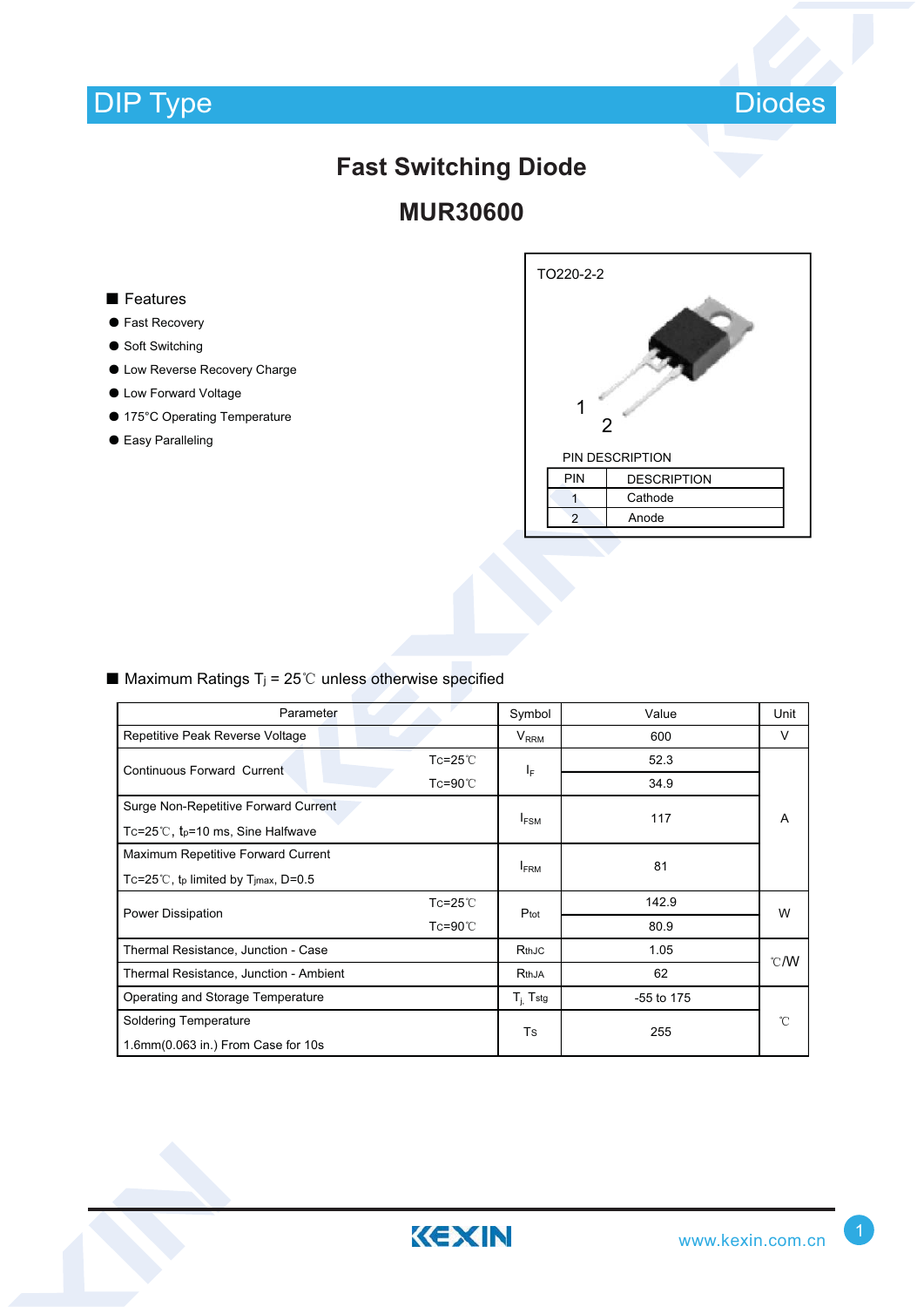

## **Fast Switching Diode**

### **MUR30600**

| Parameter                        |                   | Symbol         | <b>Test Conditions</b>                     | <b>Min</b> | Typ  | Max  | Unit   |
|----------------------------------|-------------------|----------------|--------------------------------------------|------------|------|------|--------|
| Reverse Leakage Current          | $T = 25^{\circ}$  | l <sub>R</sub> | <b>VR=600V</b>                             |            |      | 50   | μA     |
|                                  | $T = 150^{\circ}$ |                |                                            |            |      | 2500 |        |
| Forward Voltage Drop             | $T = 25^{\circ}$  | VF             | $IF=30A$                                   |            | 1.5  | 2    | $\vee$ |
|                                  | $T = 150^{\circ}$ |                |                                            |            | 1.5  |      |        |
|                                  | $T = 25^{\circ}$  | trr            | VR=400V, IF=30A,<br>$dir/dt = 1000A/\mu s$ |            | 126  |      | ns     |
| Reverse Recovery Time            | $T = 125^{\circ}$ |                |                                            |            | 171  |      |        |
|                                  | $T = 150^{\circ}$ |                |                                            |            | 178  |      |        |
|                                  | $T = 25^{\circ}$  | Irrm           | VR=400V, IF=30A,<br>$dir/dt = 1000A/\mu s$ |            | 19   |      | A      |
| <b>Reverse Reverse Current</b>   | $T = 125^{\circ}$ |                |                                            |            | 22   |      |        |
|                                  | $T = 150^{\circ}$ |                |                                            |            | 24   |      |        |
|                                  | $T = 25^{\circ}$  | $Q_{rr}$       | VR=400V, IF=30A,<br>$dir/dt = 1000A/\mu s$ |            | 1100 |      | пC     |
| Reverse Recovery Charge          | $T = 125^{\circ}$ |                |                                            |            | 1950 |      |        |
|                                  | $T = 150^{\circ}$ |                |                                            |            | 2150 |      |        |
|                                  | $T = 25^{\circ}$  | S              | VR=400V, IF=30A,<br>$dir/dt = 1000A/\mu s$ |            | 4    |      |        |
| Reverse Recovery Softness Factor | $T = 125^{\circ}$ |                |                                            |            | 4.6  |      |        |
|                                  | $T = 150^{\circ}$ |                |                                            |            | 4.8  |      |        |

Electrical Characteristics T<sub>j</sub> =  $25^{\circ}$ C, unless otherwise specified

■ Marking

Marking 30600

www.kexin.com.cn <sup>2</sup>

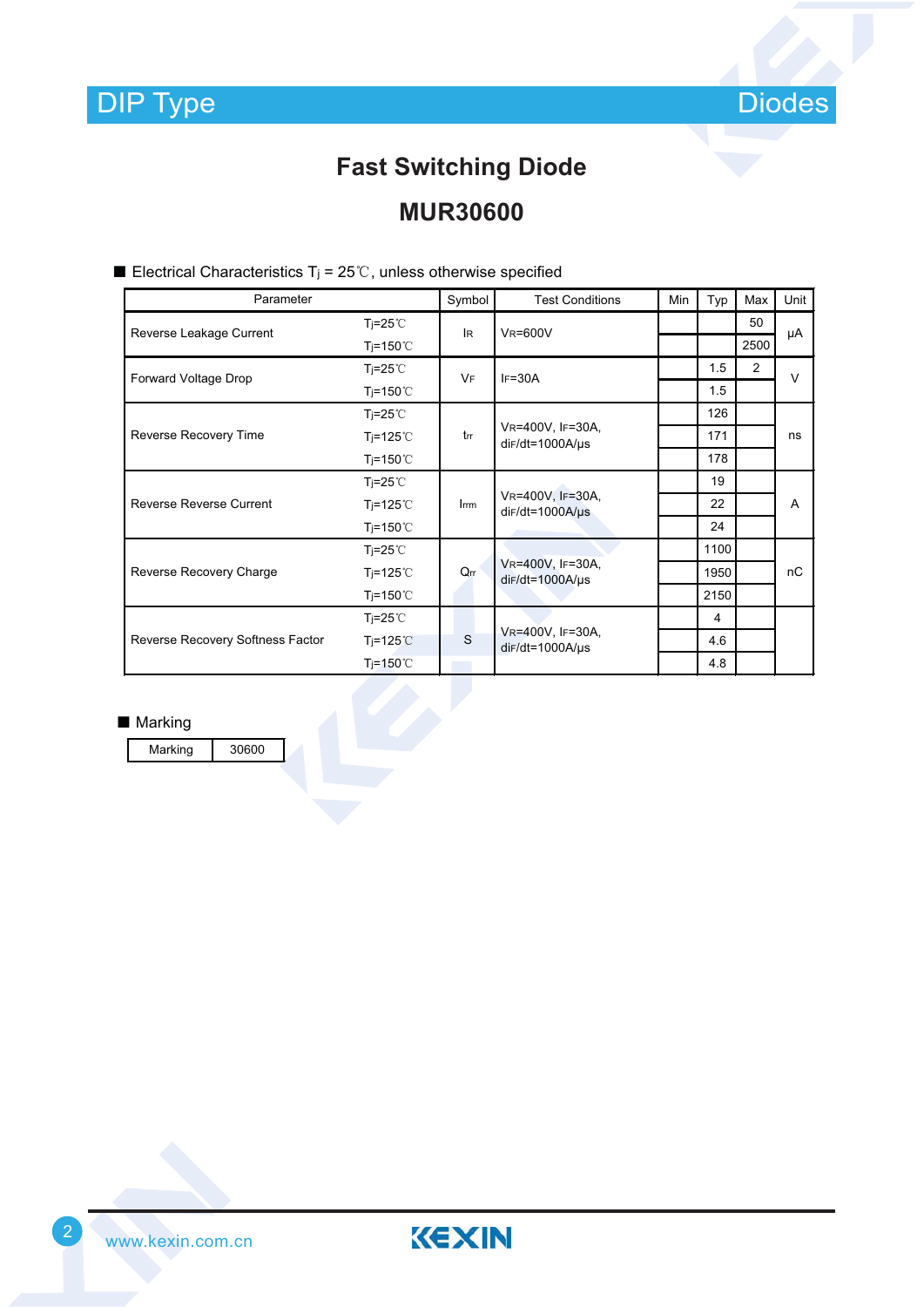Diodes

### **Fast Switching Diode MUR30600**

KEXIN

#### **Typical Characterisitics**

1 Power dissipation  $P_{\text{tot}} = f(T_C)$ parameter:  $T_i \le 175$  °C







2 Diode forward current  $I_F = f(T_C)$ 

parameter: T<sub>j</sub>≤ 175°C







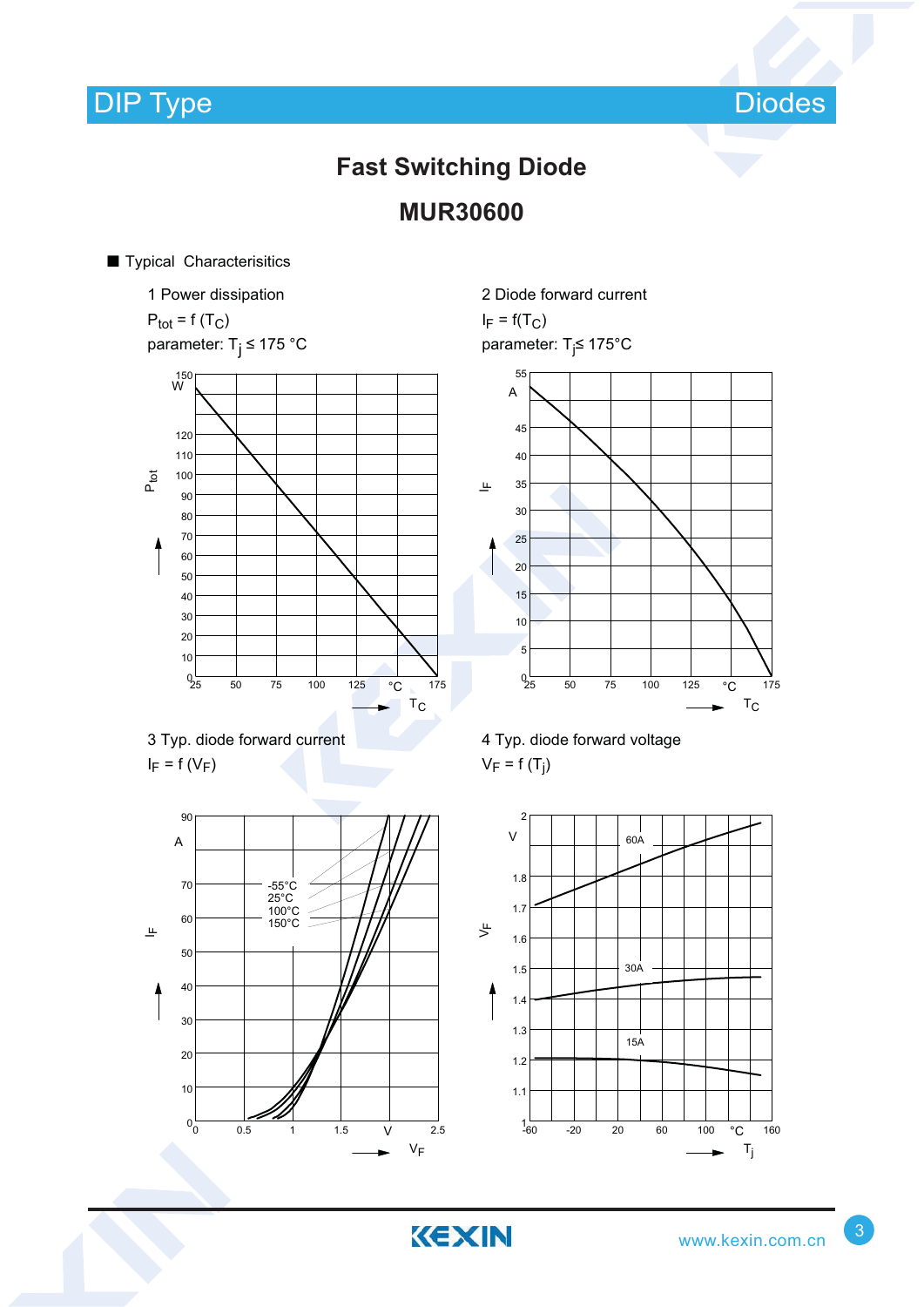Diodes

### **Fast Switching Diode MUR30600**

#### ■ Typical Characterisitics (Continued)

5 Typ. reverse recovery time t<sub>rr</sub> = f (di<sub>F</sub>/dt) parameter: V<sub>R</sub> = 400V, T<sub>j</sub> = 125°C 300 400 500 600 700 800 A/µs 1000  $\blacktriangleright$  di<sub>F</sub>/dt  $100 - 200$ 150 200 250 300 350 400 ns 500 اتل  $60A$ 30A 15A

7 Typ. reverse recovery current

 $I_{rr} = f$  (di<sub>F</sub>/dt)

```
parameter: V<sub>R</sub> = 400V, T<sub>j</sub> = 125°C
```


6 Typ. reverse recovery charge

 $Q_{rr}$ =f(di<sub>F</sub>/dt)

parameter: V<sub>R</sub> = 400V, T<sub>j</sub> = 125 °C



8 Typ. reverse recovery softness factor  $S = f(di_F/dt)$ 

parameter: V<sub>R</sub> = 400V, T<sub>j</sub> = 125°C



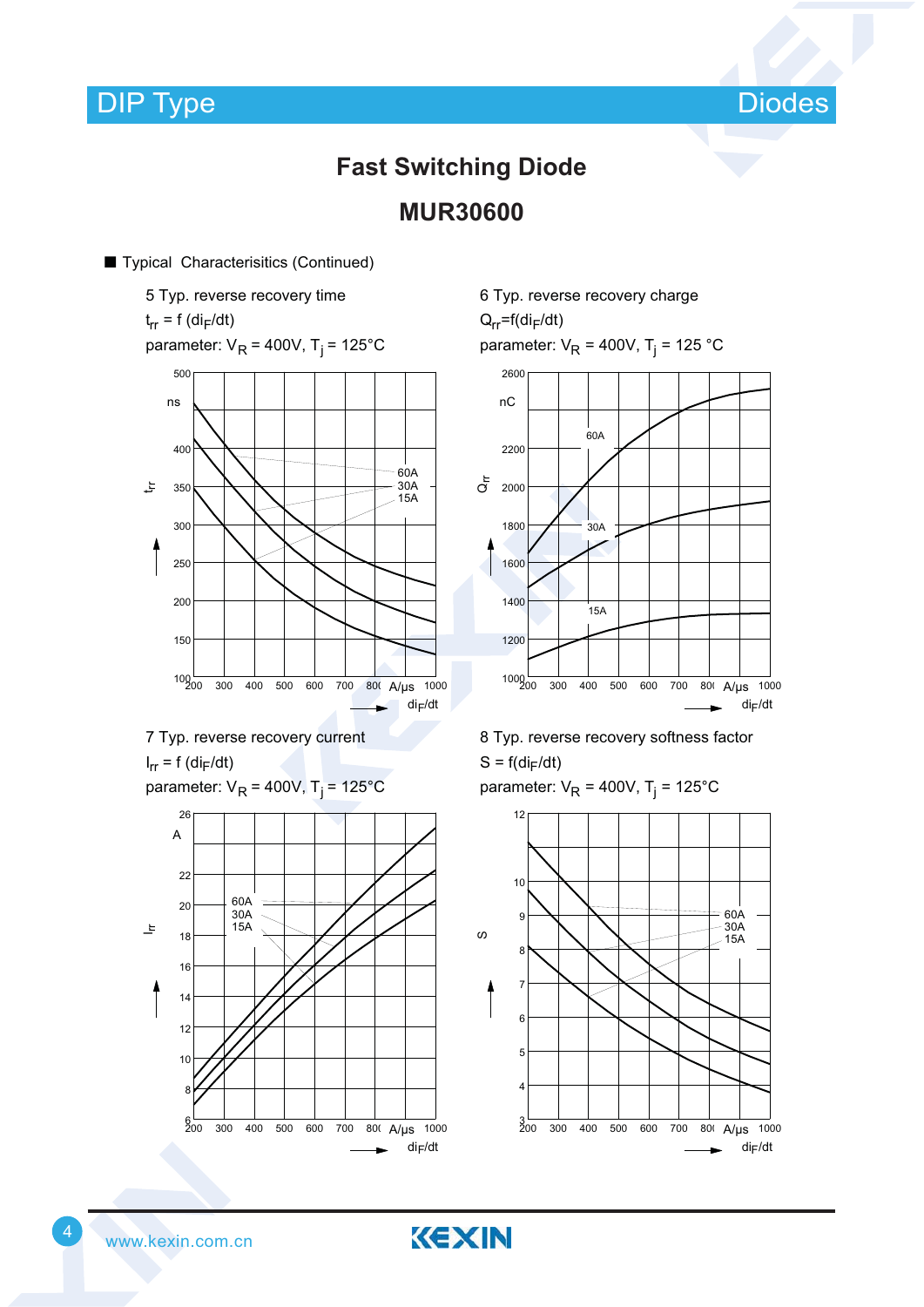

## **Fast Switching Diode MUR30600**

■ Typical Characterisitics (Continued)

9 Max. transient thermal impedance  $Z_{thJC} = f(t_p)$ parameter :  $D = t_p/T$  $10^{-7}$  10  $^{-6}$  10  $^{-5}$  10  $^{-4}$  10  $^{-3}$  10  $^{-2}$  s 10  $^{0}$ t<sub>p</sub>  $\frac{4}{10}$  10  $10$ 10  $10$ <sup>0</sup> 10  $10<sup>1</sup>$ K/W Z<sub>thJC</sub> single pulse 0.01 0.02 0.05 0.10 0.20  $D = 0.50$